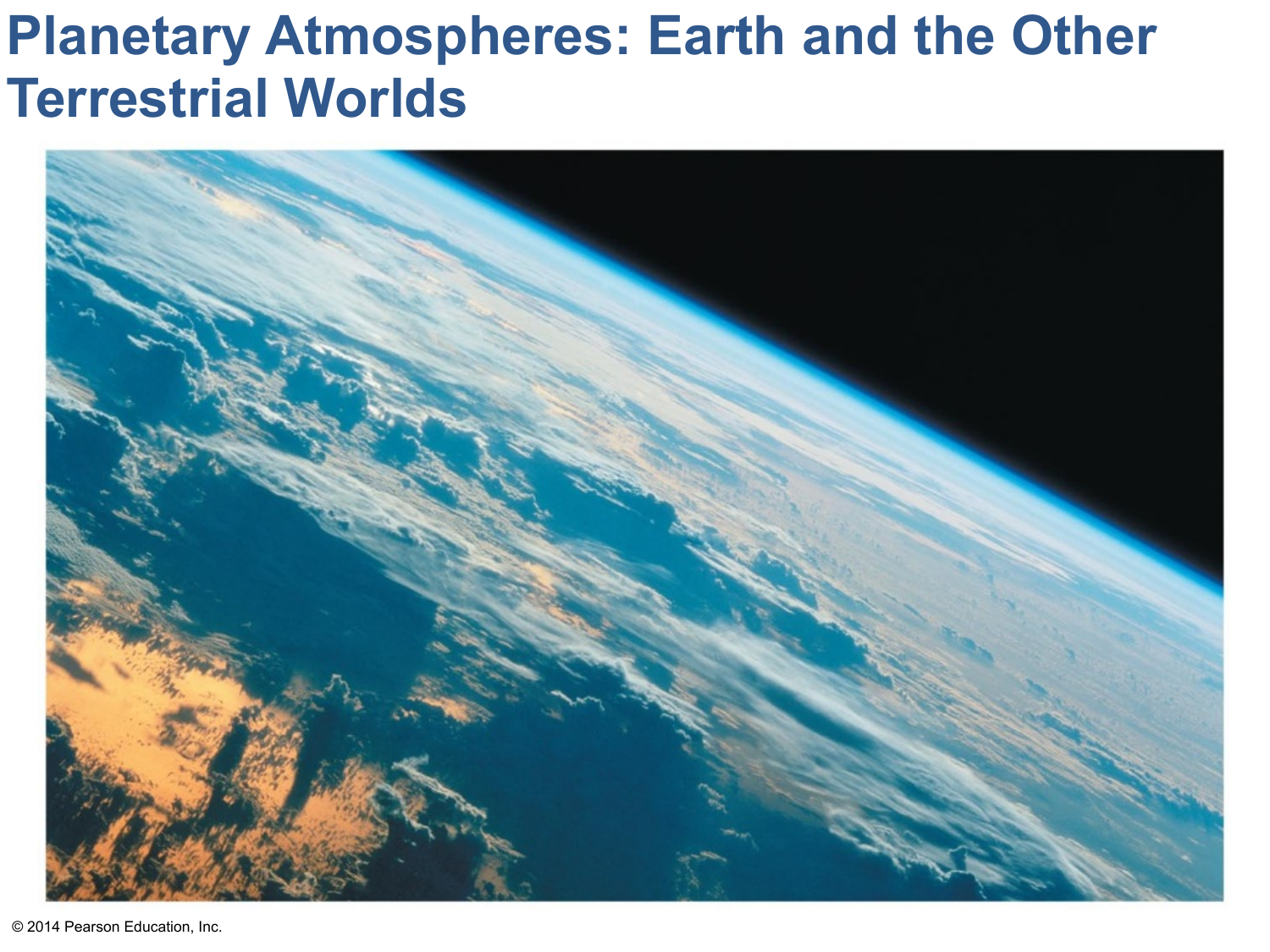### **What is an atmosphere?**



• An atmosphere is a layer of gas that surrounds a world.

© 2014 Pearson Education, Inc.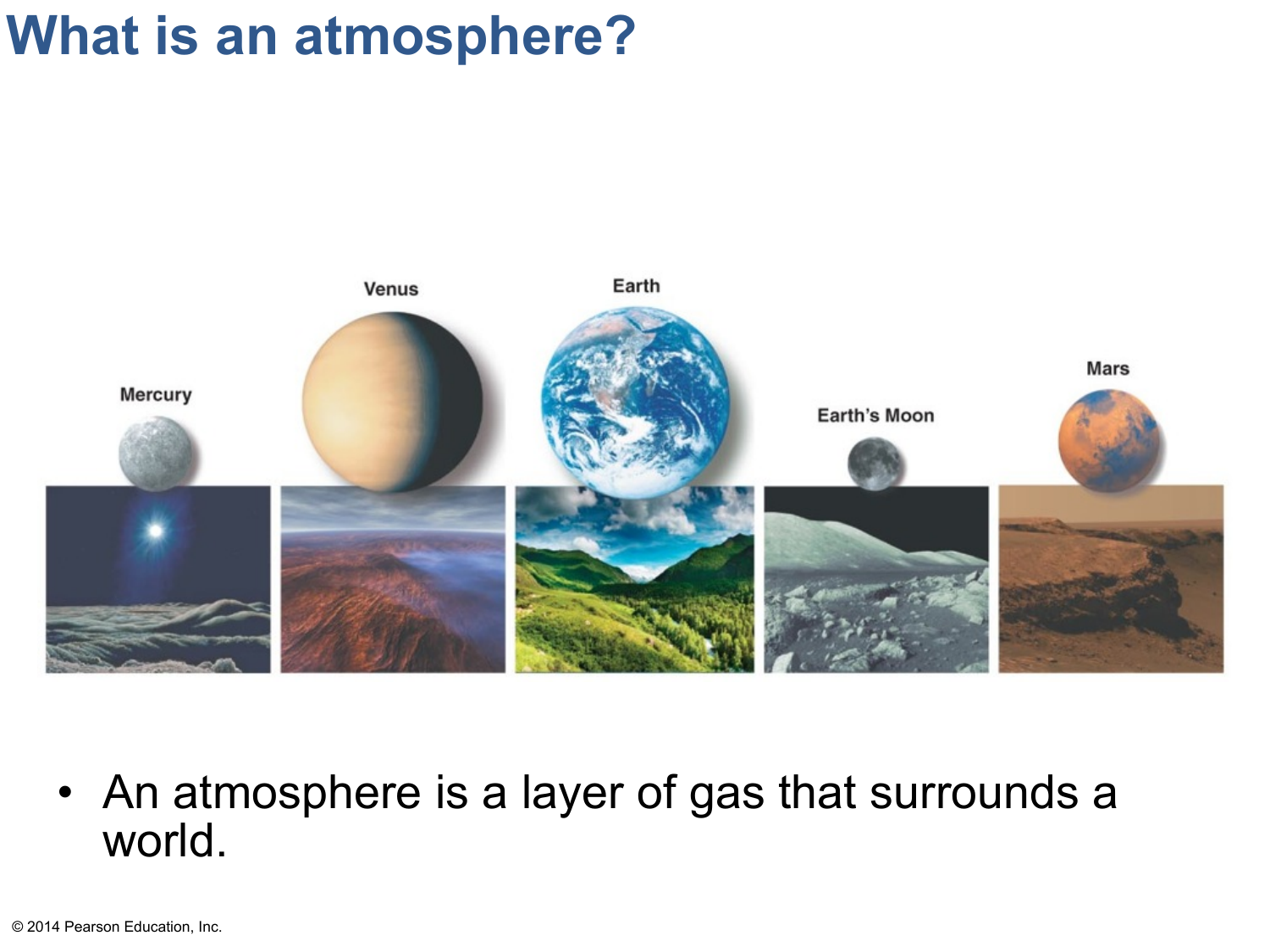#### **Earth's Atmosphere**



- About 10 kilometers thick
- Consists mostly of molecular nitrogen  $(N_2)$ and oxygen  $(O_2)$ .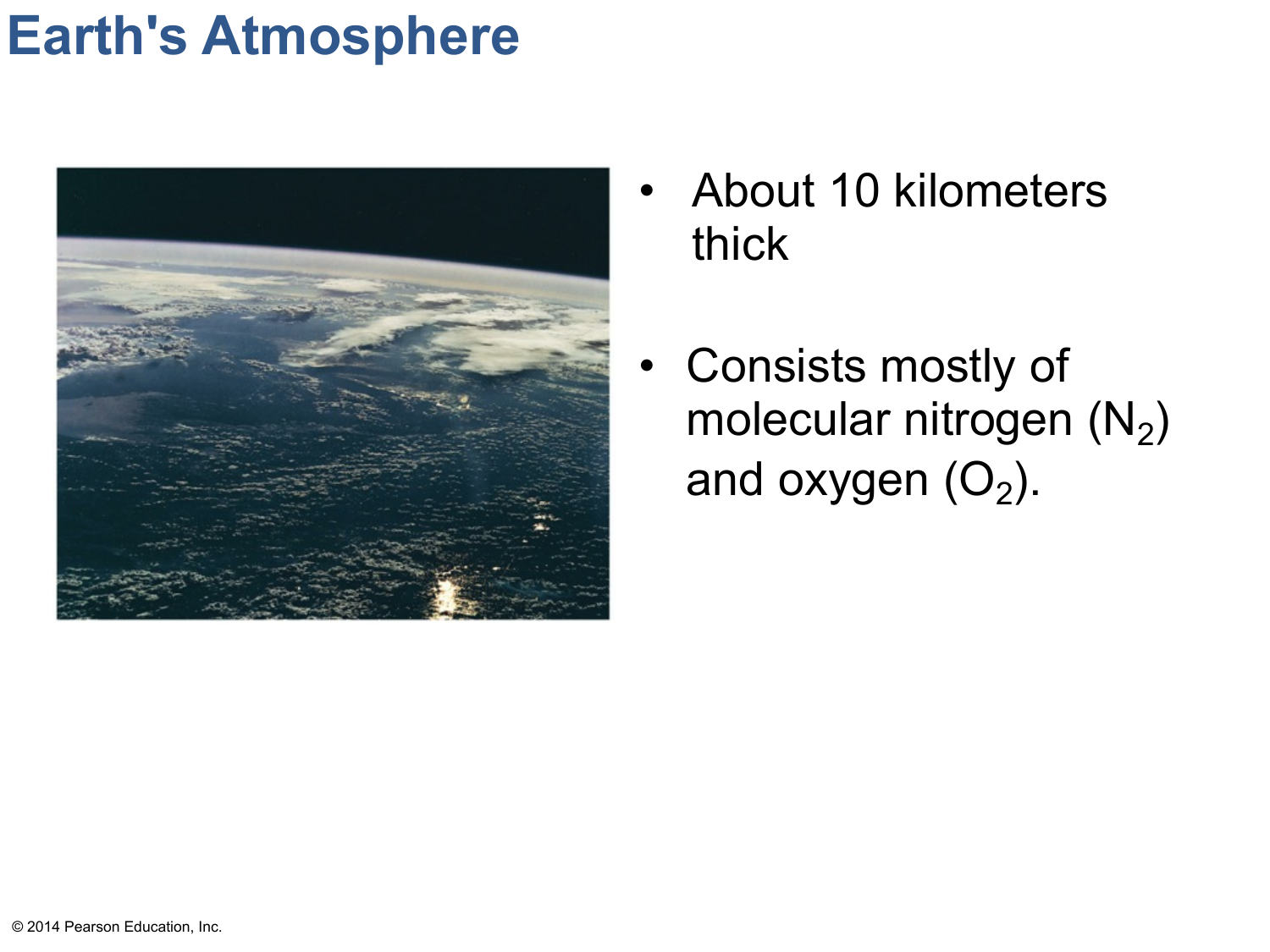#### **Where does an atmosphere end?**



- There is no clear upper boundary.
- Most of Earth's gas is less than 10 kilometers from surface, but a small fraction extends to more than 100 kilometers.
- Altitudes more than 100 kilometers are considered "space."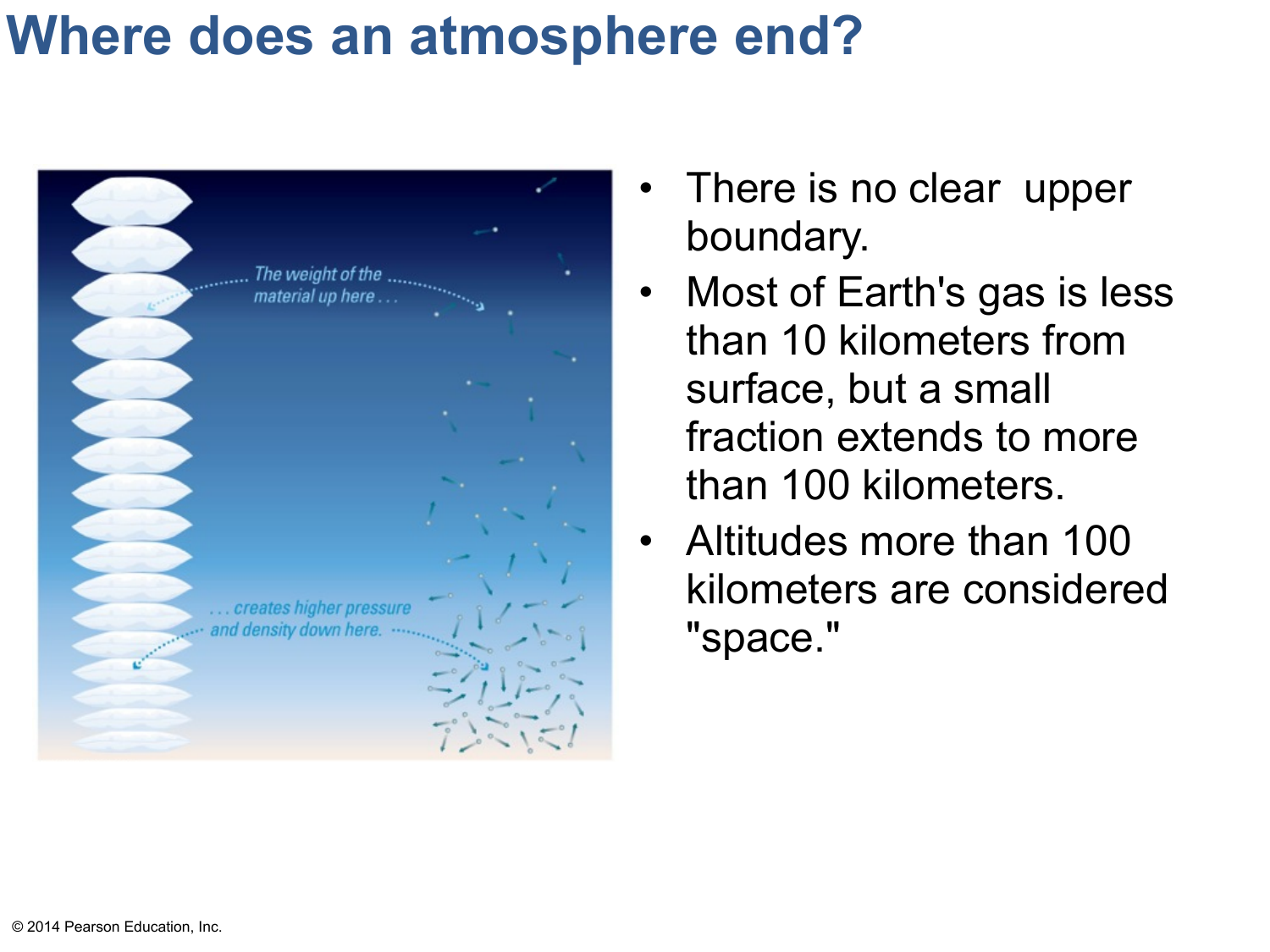### **Effects of Atmospheres**

- They create pressure that determines whether liquid water can exist on surface.
- They absorb and scatter light.
- They create wind, weather, and climate.
- They can make planetary surfaces warmer through the greenhouse effect.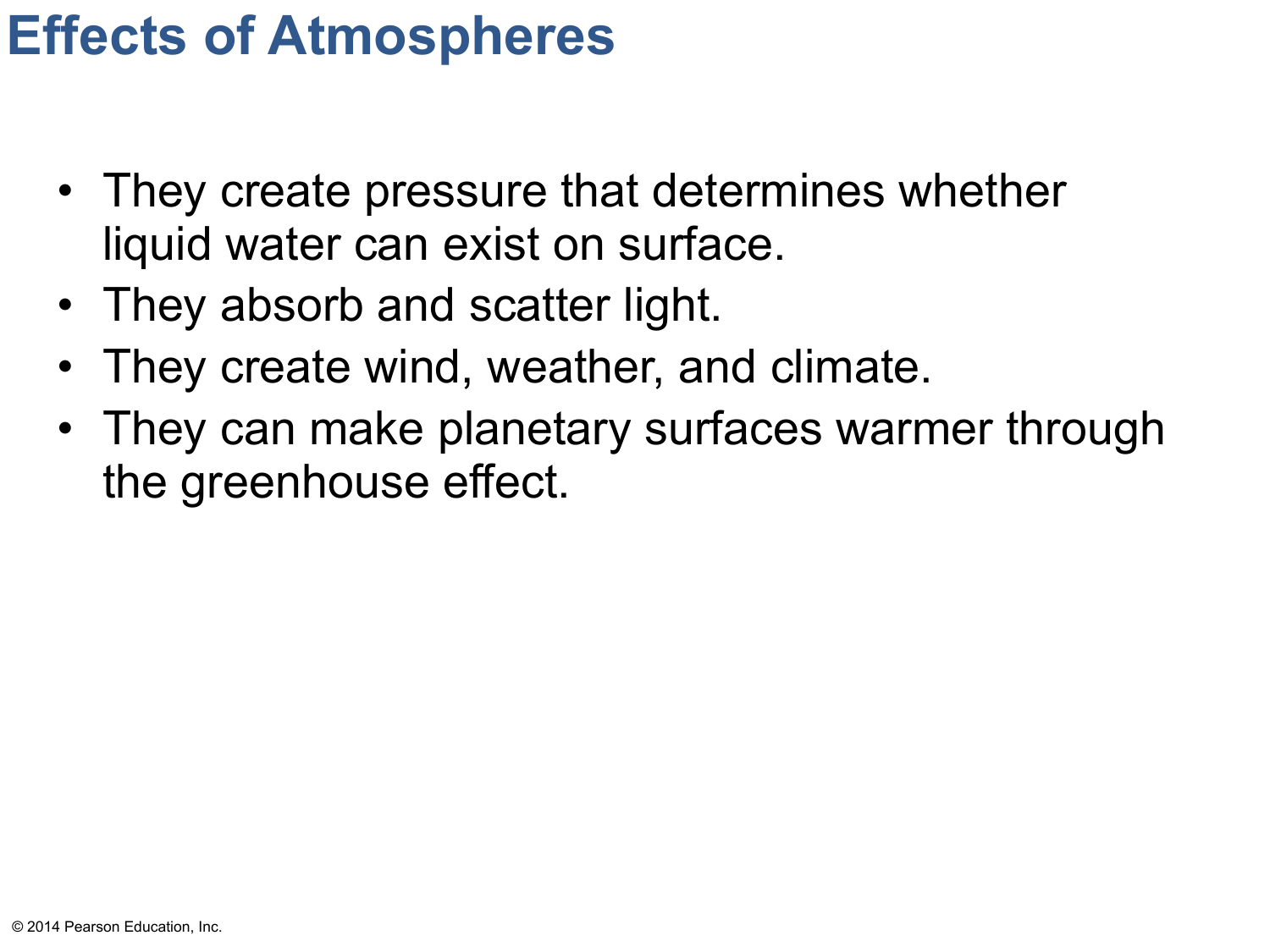# EM Protection of Atmosphere



• Earth's atmosphere is opaque to most harmful radiation from space –X-rays and most UV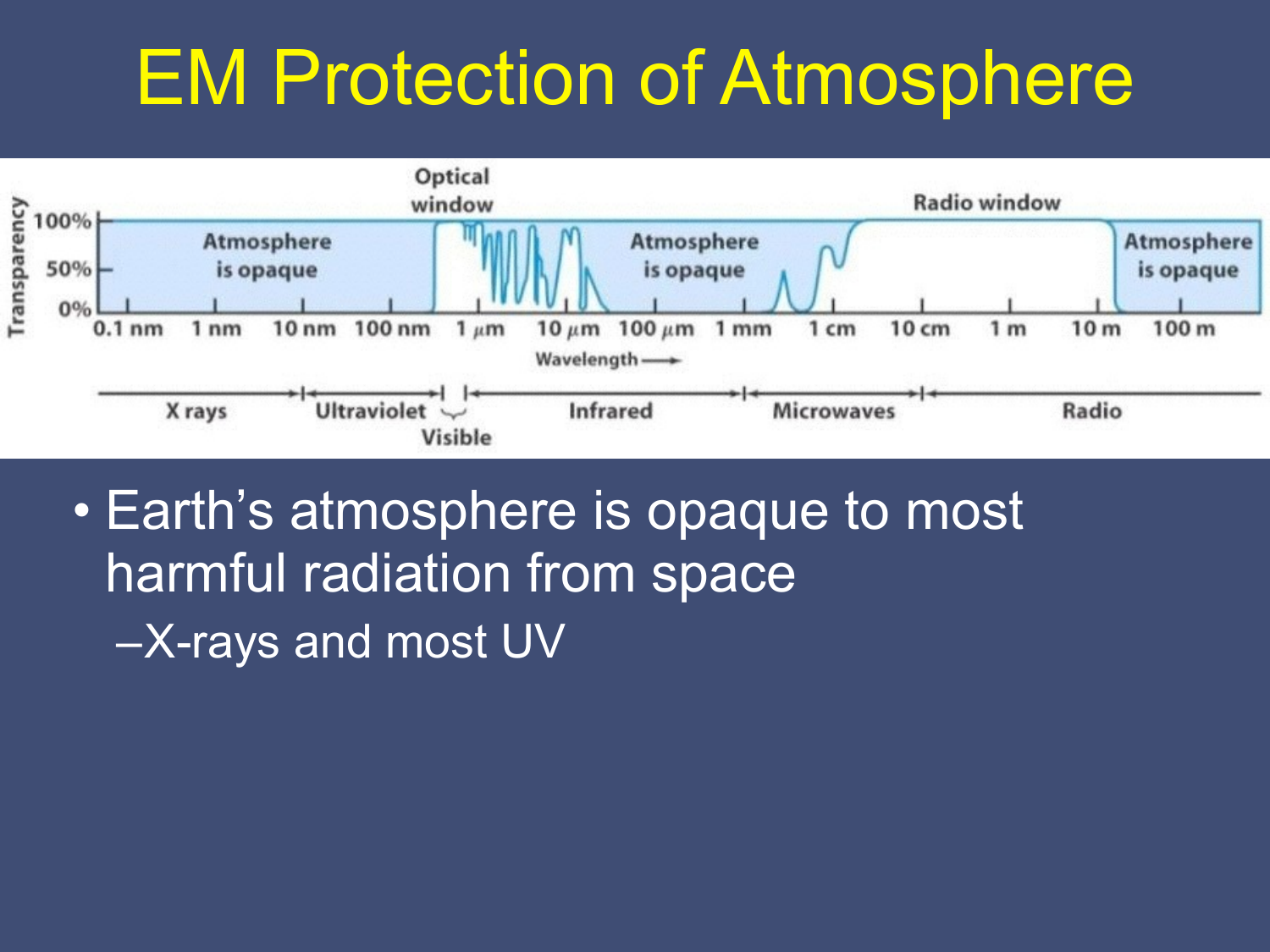# Greenhouse Effect

- Certain gases in the Earth's atmosphere act as a thermal blanket, insulating the Earth from the cold of space
- These gases are called greenhouse gases
	- primarily include  $H_2O$ (water vapor),  $CO<sub>2</sub>$ (carbon dioxide), and  $\text{CH}_4$ (methane)

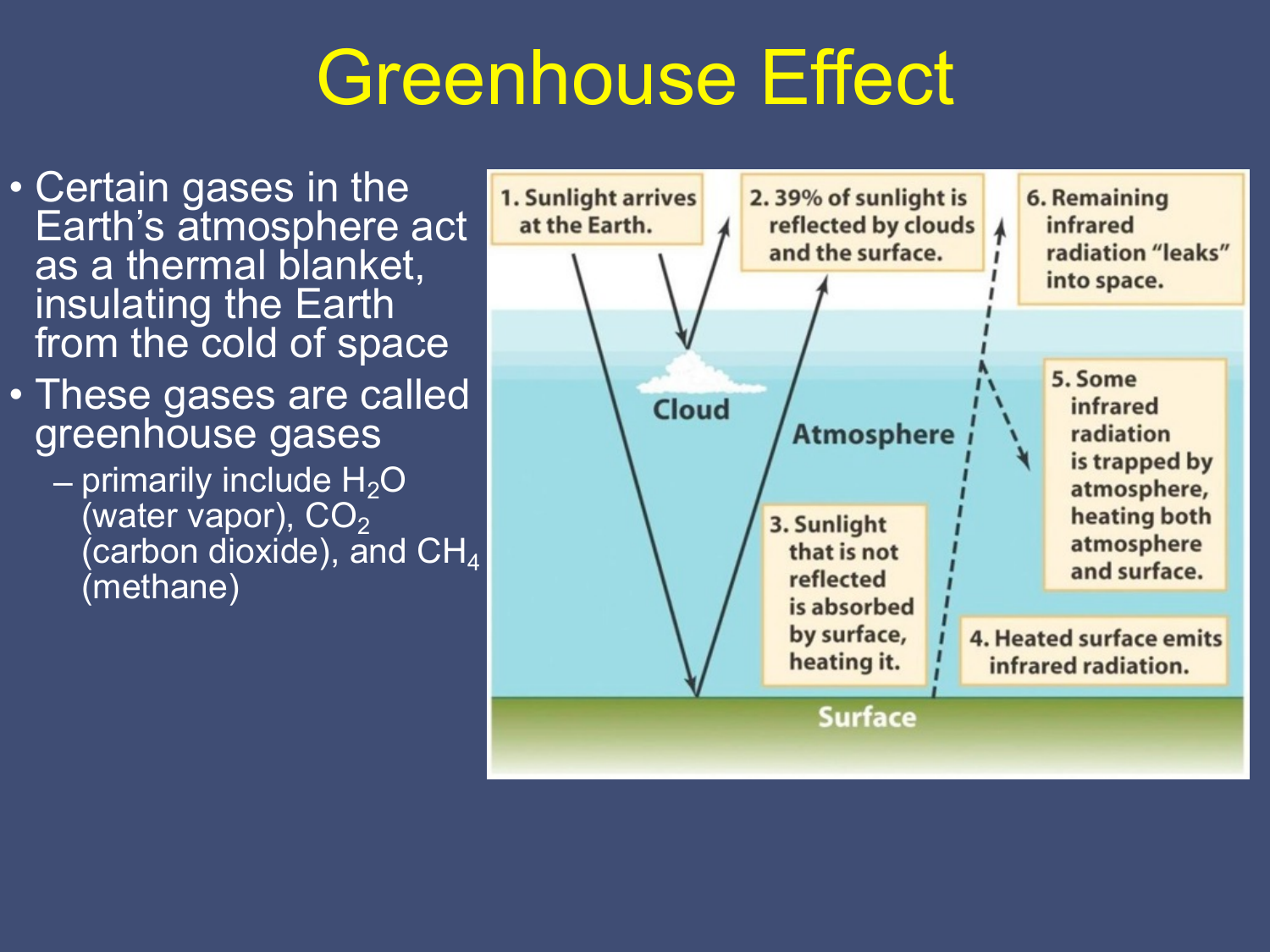# Venus' Atmosphere

• Much denser than Earth's –surface pressure on Venus is 90 times higher than on Earth

–equivalent to diving 1 km below the surface of the ocean on Earth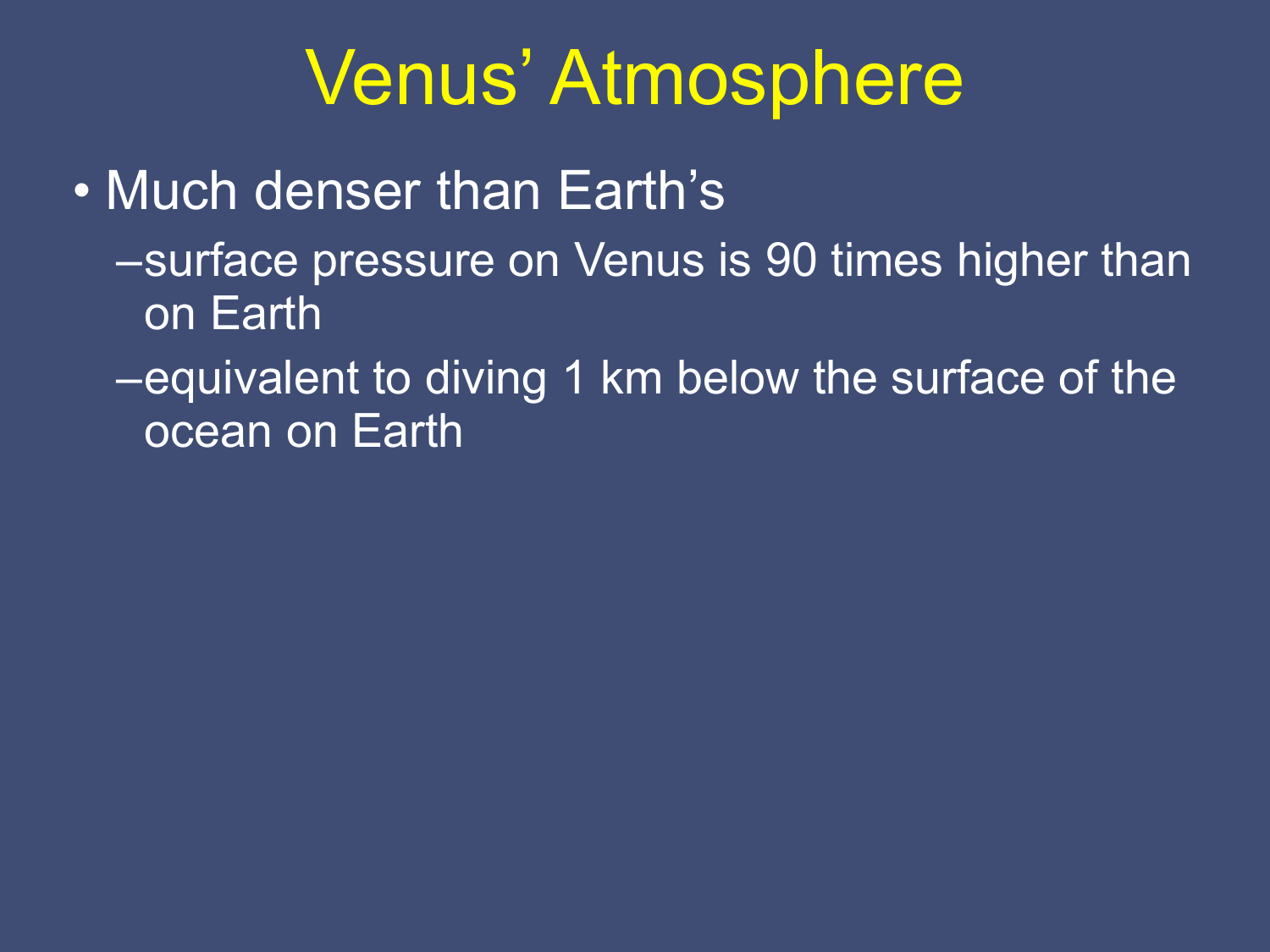## Venus' Atmosphere

- Surface of Venus is covered by a perpetual layer of clouds
	- –cover the entire surface
	- –opaque
		- can't "see" the surface of Venus
		- by same token, couldn't see the Sun or stars from the surface of Venus
	- –have learned about the surface through
		- radar images
		- spacecraft landings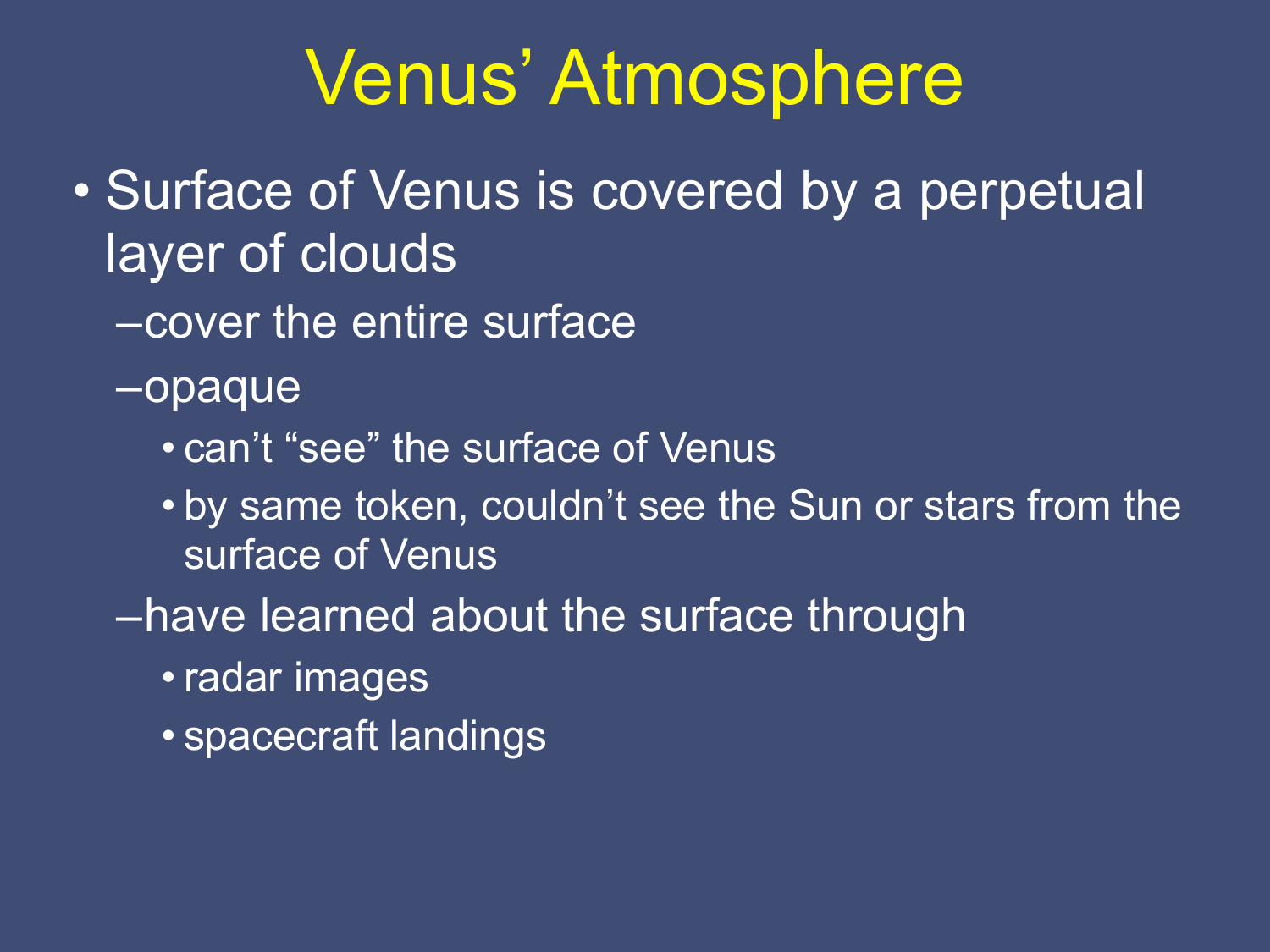# Atmosphere Comparison

#### • Venus

- –clouds are made of droplets of concentrated sulfuric acid • may rain acid  $-CO<sub>2</sub> : 96%$
- $-N_2 : 3\%$
- Earth
	- –clouds are made of water vapor
		- rains water
	- $-N_2$ : 78%
	- $-O<sub>2</sub>$ : 21%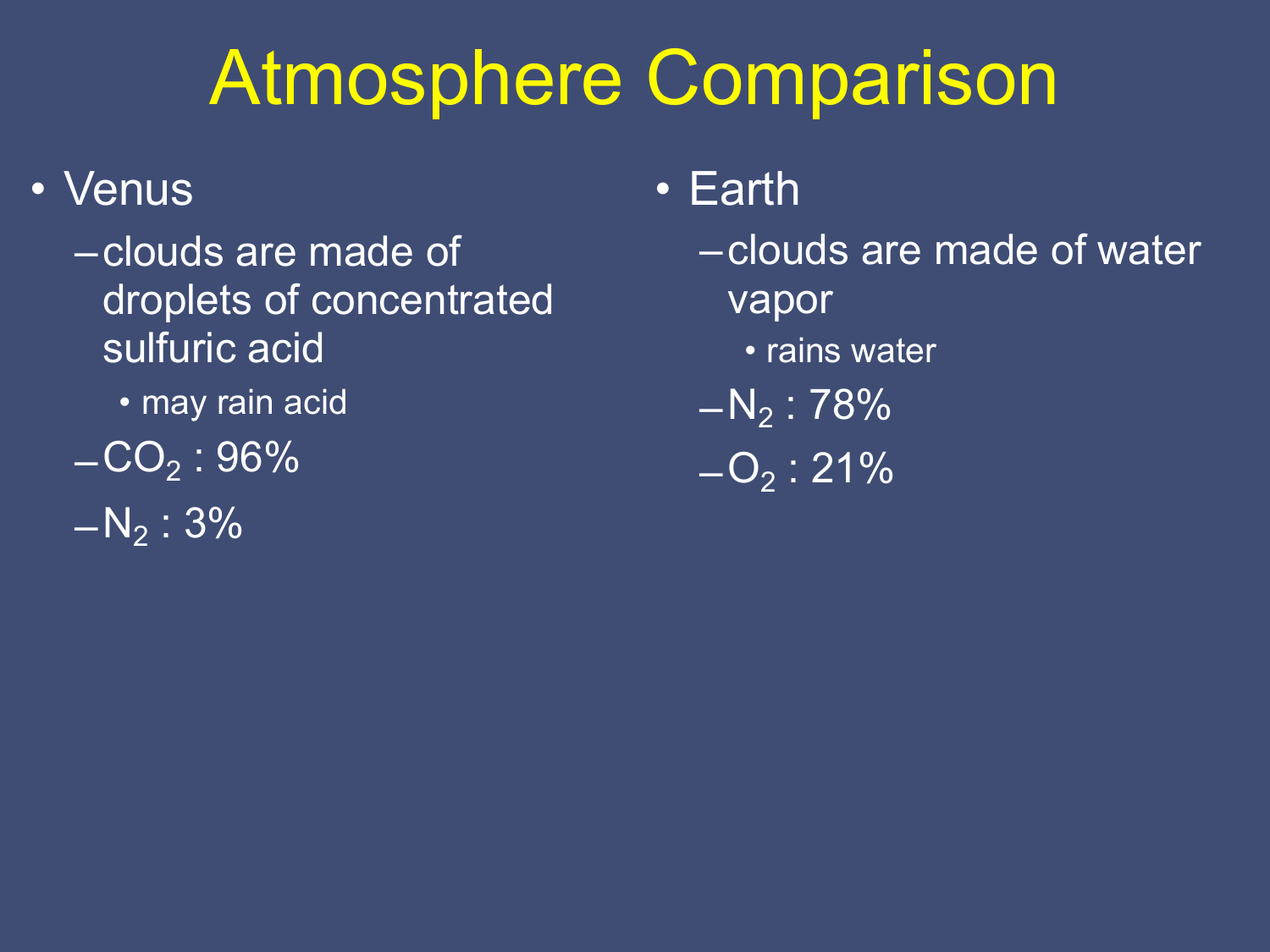# Greenhouse Effect

- High CO<sub>2</sub> content in Venus' atmosphere has led to extreme greenhouse effect
	- –raises temperature of Venus 400° C (720 ° F) over what it would be without a greenhouse gases
	- –this in spite of the fact that the clouds in Venus' atmosphere reflect 59% of sunlight back into space (albedo=0.59)
- Leading theory is that Venus started out much more like Earth, but underwent runaway greenhouse effect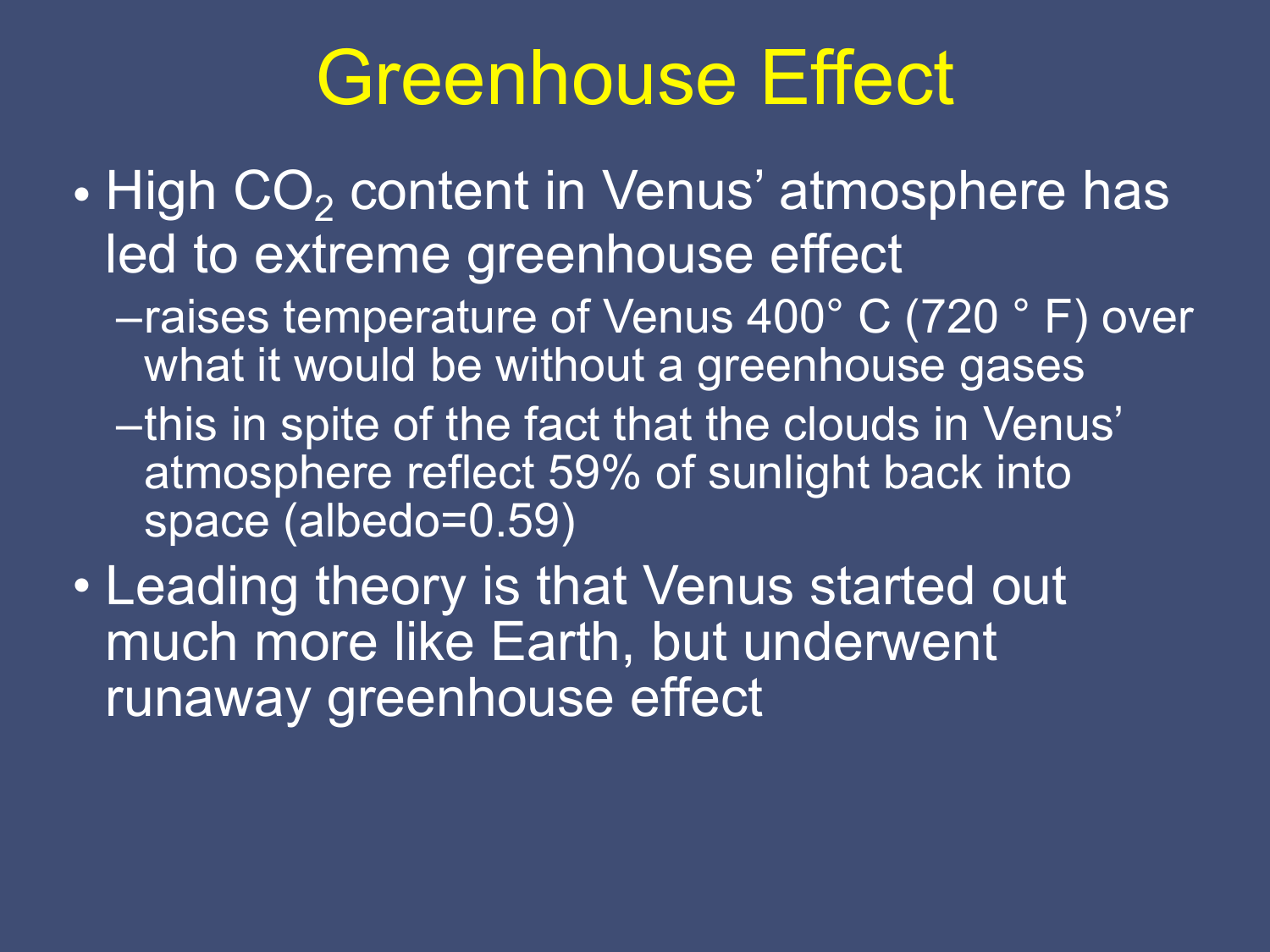# Runaway Greenhouse Effect



• Greenhouse gases increase because: –water evaporates out of oceans  $-CO<sub>2</sub>$  bakes out of rocks

Some scientists fear something similar could happen on Earth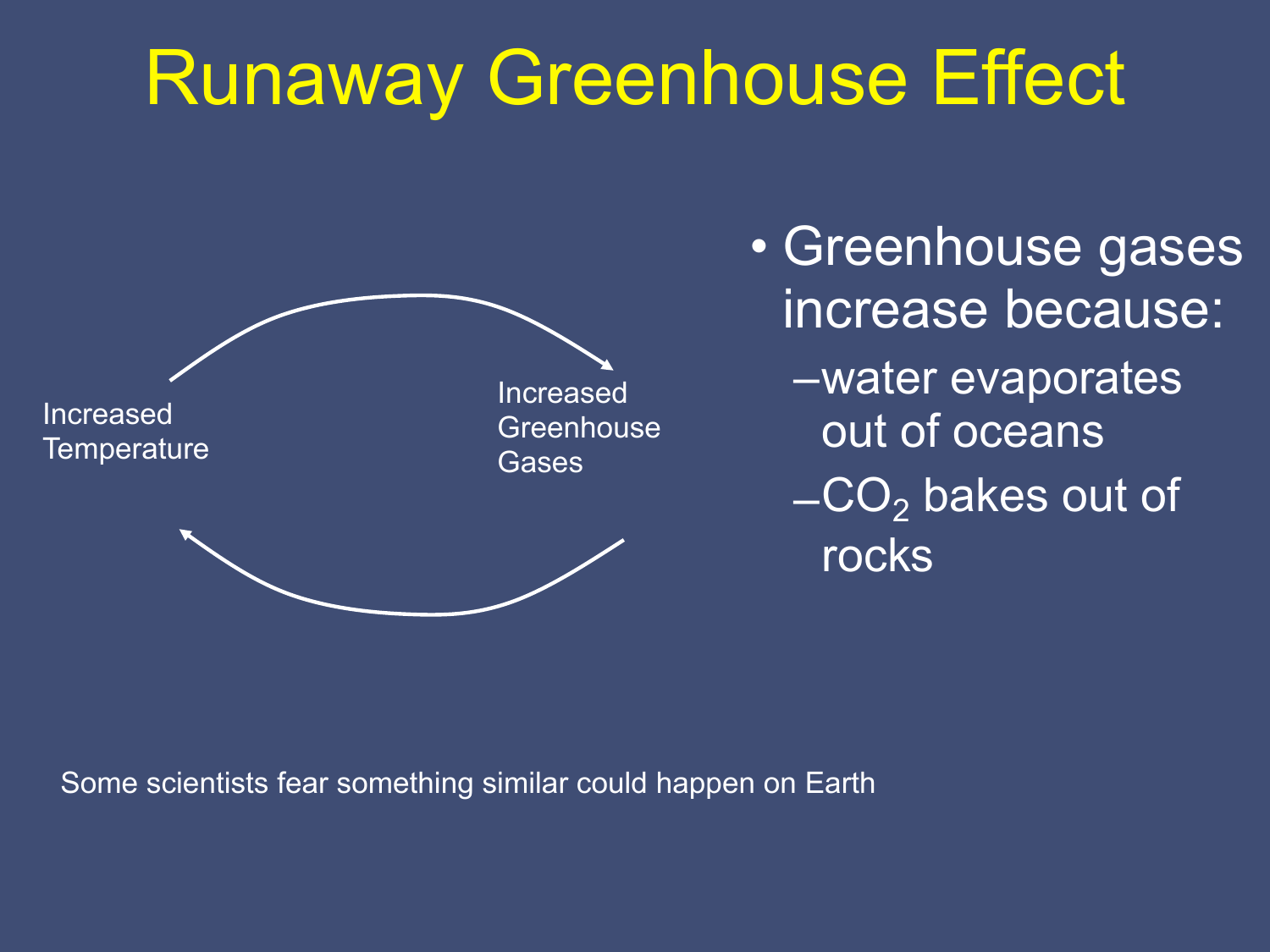# Runaway Greenhouse Effect

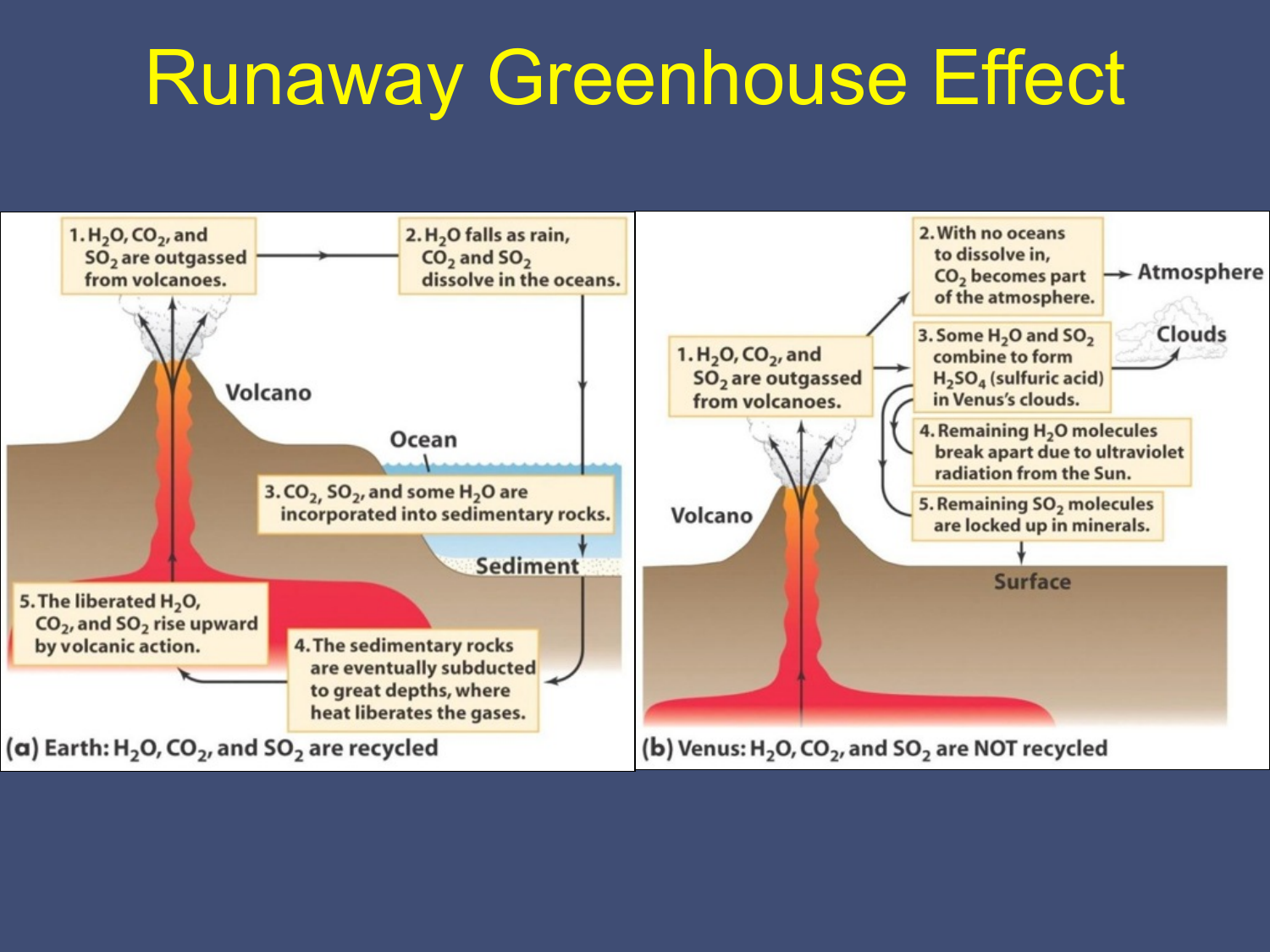# Atmosphere Comparison

#### •Earth

- –Moderate temperature
- –Moderate pressure (1 atm)
- $-N_2$ : 78%
- $\overline{-O_2}$  : 21%  $-H<sub>2</sub>O$ : 1%
- •Venus
	- –Runaway greenhouse
	- –Very high pressure (90 atm)
	- $-CO<sub>2</sub> : 96%$
	- $-N_2$ : 3.5%
- •Mars
	- –Runaway icehouse
	- –Low pressure (0.01 atm)
	- $-CO<sub>2</sub> : 95%$
	- $\overline{-{\sf N}_{2}}$  : 3%

Even though Mars' atmosphere is still mostly  $CO<sub>2</sub>$ , there isn't enough of it to raise the temperature significantly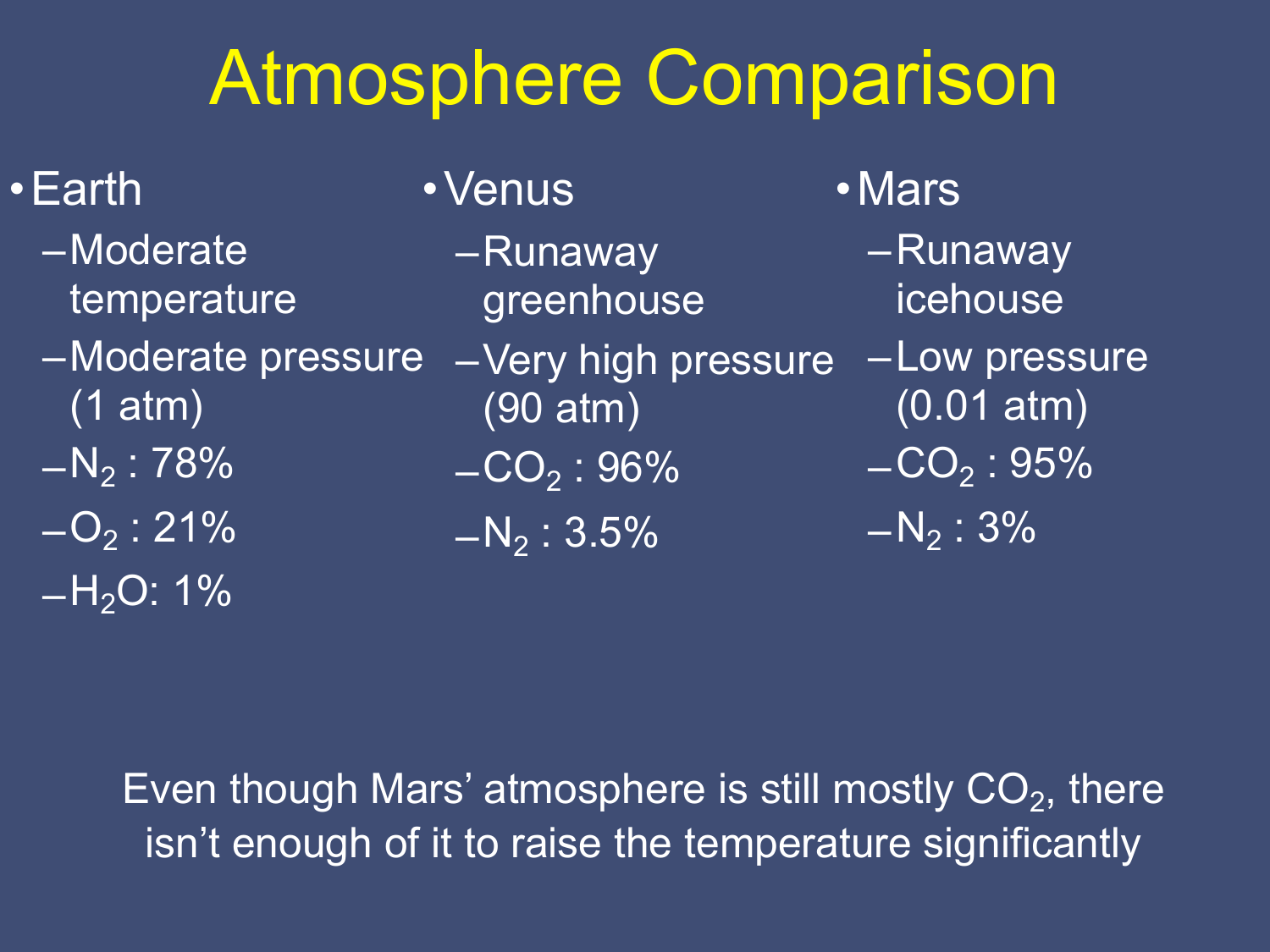# Runaway Icehouse Effect



• Greenhouse gases decrease because:  $-$ rain washed  $CO<sub>2</sub>$ out of atmosphere  $\overline{-CO_2}$  locked into carbonate rocks –little geologic activity on Mars meant  $CO<sub>2</sub>$ remained trapped